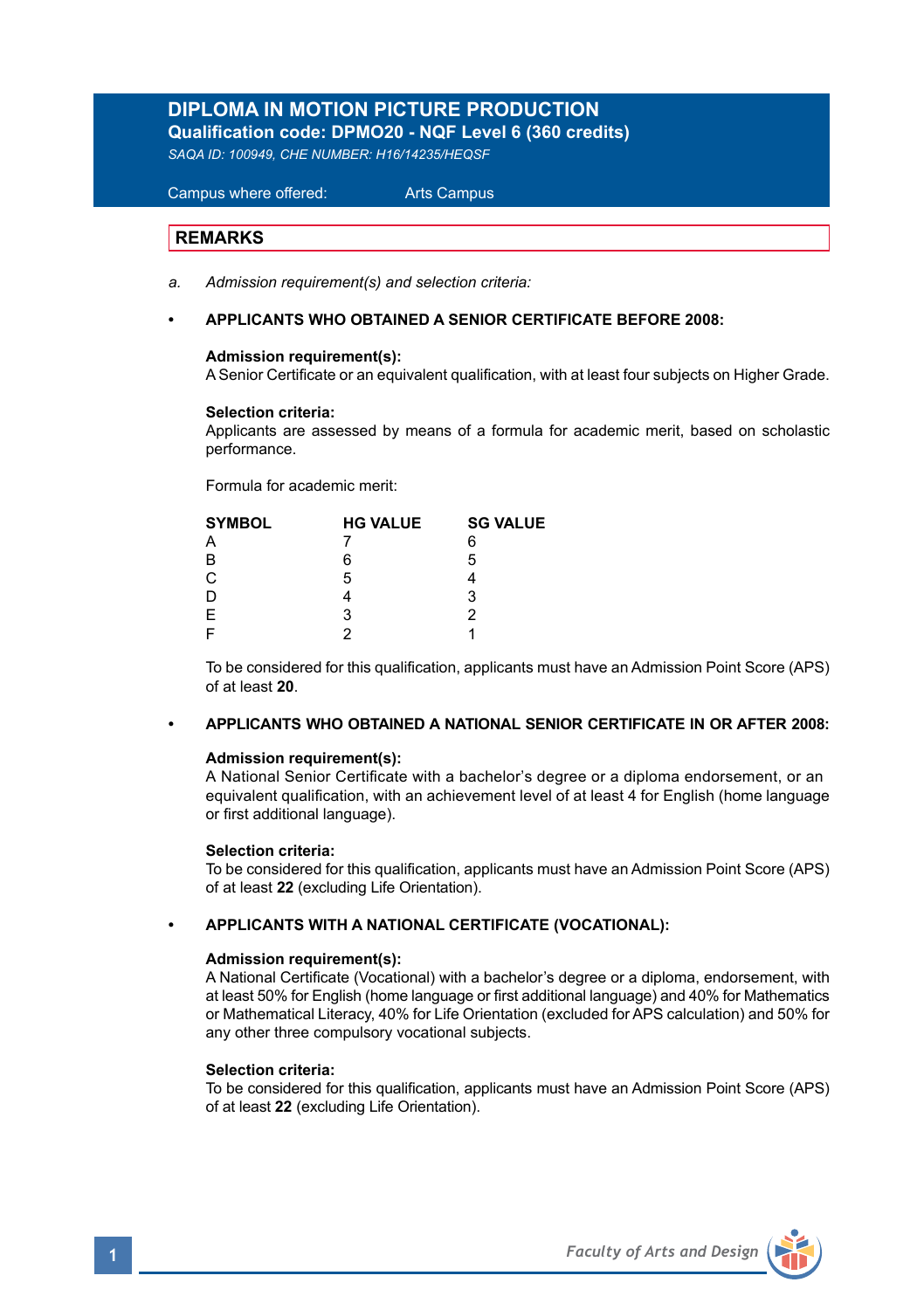*b. Assessment procedure:* 

 Admission is based on APS score, an artistic submission, and a personal interview. The APS will contribute 40%, the artistic submission will contribute 40% and the interview will contribute 20% of the final score.

 Acceptance is subject to available capacity according to the Student Enrolment Plan (SEP). Once a programme is full, a waiting list will be in place to provide an opportunity for applicants to fill places of those who did not register on time. Applicants will be informed of their status per official letter from the Office of the Registrar, alternatively, they can check their application status on the TUT website, www.tut.ac.za.

- *c. Recognition of Prior Learning (RPL), equivalence and status:* See Chapter 30 of Students' Rules and Regulations.
- *d. Intake for the qualification:* January only.
- *e. Minimum duration:* Three years.
- *f. Presentation:* Day classes.
- *g. Exclusion and readmission:* See Chapter 2 of Students' Rules and Regulations.
- *h. WIL in Motion Picture Production (Work-Integrated Learning):* See Chapter 5 of the Students' Rules and Regulations for more information.

# **CURRICULUM**

# **FIRST YEAR**

| <b>CODE</b>          | <b>MODULE</b>                                                          | <b>NQF-L</b> | <b>CREDIT</b> | <b>PREREQUISITE MODULE(S)</b> |  |
|----------------------|------------------------------------------------------------------------|--------------|---------------|-------------------------------|--|
| 32P105D              | Communication for Academic<br>Purposes                                 | (5)          | (10)          |                               |  |
| <b>AFC105D</b>       | African Film and Criticism I                                           | (5)          | (16)          |                               |  |
| CPY125D              | Computer Literacy (block module, (5)<br>offered in the first semester) |              | (10)          |                               |  |
| <b>INL125D</b>       | Information Literacy (block<br>module)                                 | (5)          | (2)           |                               |  |
| LFS125X              | Life Skills (block module)                                             | (5)          | (2)           |                               |  |
| <b>MPX105D</b>       | Motion Picture Producing I                                             | (5)          | (20)          |                               |  |
| SND <sub>105</sub> D | Sound I                                                                | (5)          | (15)          |                               |  |
|                      | plus three of the following year modules:                              |              |               |                               |  |
| CNY105D              | Cinematography I                                                       | (5)          | (15)          |                               |  |
| <b>DRC105D</b>       | Directing I                                                            | (5)          | (15)          |                               |  |
| <b>EDN105D</b>       | Editing I                                                              | (5)          | (15)          |                               |  |
| SCW <sub>105</sub> D | Scriptwriting I                                                        | (5)          | (15)          |                               |  |
|                      | TOTAL CREDITS FOR THE FIRST YEAR:                                      |              | 120           |                               |  |
| <b>SECOND YEAR</b>   |                                                                        |              |               |                               |  |
| <b>CODE</b>          | <b>MODULE</b>                                                          | <b>NQF-L</b> | <b>CREDIT</b> | <b>PREREQUISITE MODULE(S)</b> |  |
| AFC206D              | African Film and Criticism II                                          | (6)          | (15)          | African Film and Criticism I  |  |

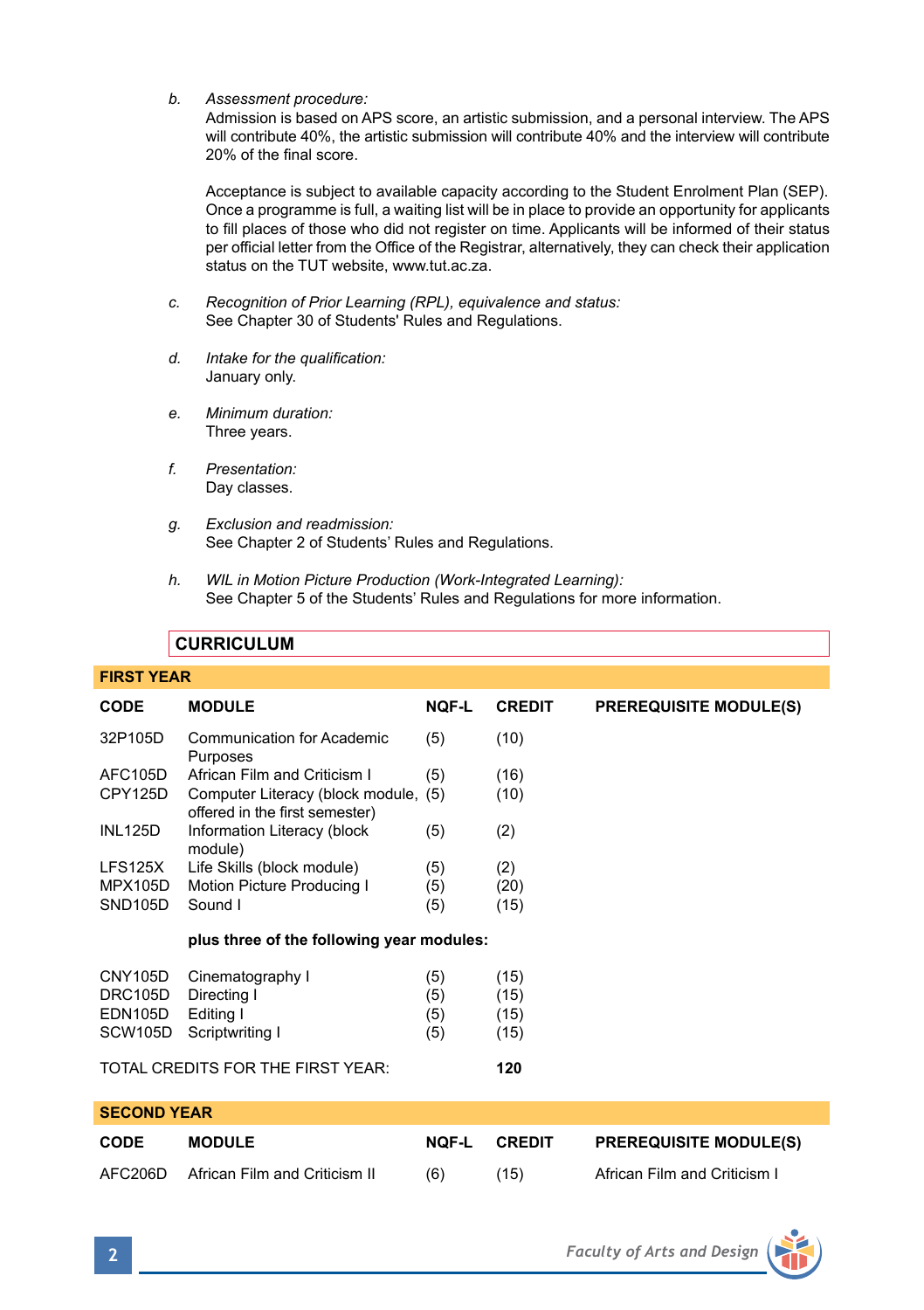| <b>Faculty of Arts and Design</b> |
|-----------------------------------|
|                                   |

The syllabus content is subject to change to accommodate industry changes. Please note that a more detailed syllabus is available at the department or in the study guide that is applicable to a particular module. At time of publication, the syllabus content was defined as follows:

# **THIRD YEAR**

| <b>CODE</b>                              | <b>MODULE</b>                                                           | <b>NQF-L</b>             | <b>CREDIT</b>                | <b>PREREQUISITE MODULE(S)</b>                                       |  |  |
|------------------------------------------|-------------------------------------------------------------------------|--------------------------|------------------------------|---------------------------------------------------------------------|--|--|
| <b>EMO315D</b>                           | Entrepreneurship I (first-semester (5)<br>module)                       |                          | (10)                         |                                                                     |  |  |
| MPX306D<br>WMP306D                       | Motion Picture Producing III<br>WIL in Motion Picture Production        | (6)<br>(6)               | (20)<br>(60)                 | Motion Picture Producing II                                         |  |  |
|                                          | plus three of the following modules:                                    |                          |                              |                                                                     |  |  |
| CNY306D<br>DRC306D<br>EDN306D<br>SCW306D | Cinematography III<br>Directing III<br>Editing III<br>Scriptwriting III | (6)<br>(6)<br>(6)<br>(6) | (10)<br>(10)<br>(10)<br>(10) | Cinematography II<br>Directing II<br>Editing II<br>Scriptwriting II |  |  |
| TOTAL CREDITS FOR THE THIRD YEAR:        |                                                                         |                          | 120                          |                                                                     |  |  |
| TOTAL CREDITS FOR THE QUALIFICATION:     |                                                                         |                          | 360                          |                                                                     |  |  |

SND206D Sound II (6) (15) Sound I<br>MPX206D Motion Picture Producing II (6) (30) Motion Picture Producing I

CNY206D Cinematography II (6) (20) Cinematography I DRC206D Directing II (6) (20) Directing I<br>
EDN206D Editing II (6) (20) Editing I EDN206D Editing II (6) (20) Editing I SCW206D Scriptwriting II (6) (20) Scriptwriting I

# **MODULE INFORMATION (OVERVIEW OF SYLLABUS)**

# **A**

# **AFRICAN FILM AND CRITICISM I (AFC105D) CONTINUOUS ASSESSMENT**

MPX206D Motion Picture Producing II (6)

**plus three of the following modules:** 

TOTAL CREDITS FOR THE SECOND YEAR: **120**

*(Module custodian: Department of Visual Communication)*

World and African motion picture history, analysis of films to identify and consolidate knowledge acquired in other modules. (Total tuition time: ± 100 hours)

# **AFRICAN FILM AND CRITICISM II (AFC206D) CONTINUOUS ASSESSMENT**

# *(Module custodian: Department of Visual Communication)*

African motion picture analysis, analysis of world and African films to identify and consolidate knowledge acquired in other modules. (Total tuition time: ± 100 hours)

# **C**

# **CINEMATOGRAPHY I (CNY105D) CONTINUOUS ASSESSMENT**

*(Module custodian: Department of Visual Communication)*

Camera technology, optics and lighting, basic shots, angles, composition and movement. (Total tuition time:  $± 100$  hours)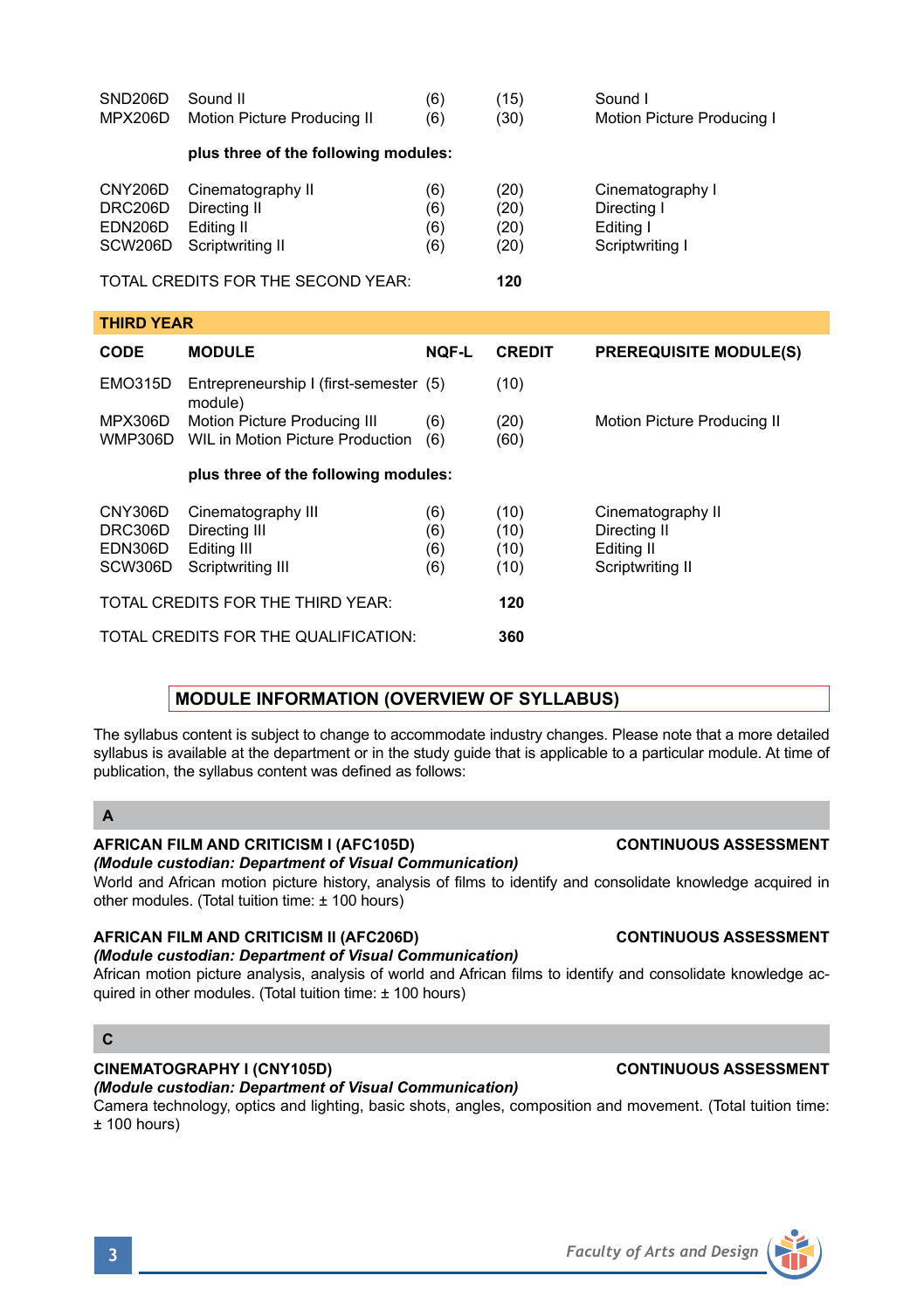# **CINEMATOGRAPHY II (CNY206D) CONTINUOUS ASSESSMENT**

#### *(Module custodian: Department of Visual Communication)*

Shot breakdown, composition, camera angles, continuity, mood lighting, camera movements, mounts and grips. (Total tuition time: ± 100 hours)

### **CINEMATOGRAPHY III (CNY306D) CONTINUOUS ASSESSMENT**

*(Module custodian: Department of Visual Communication)*

Advanced camera technique and lighting design. (Total tuition time: ± 100 hours)

### **COMMUNICATION FOR ACADEMIC PURPOSES (32P105D) 1 X 3-HOUR PAPER**

### *(Module custodian: Department of Visual Communication)*

A workable knowledge of English is an essential skill for any graduate who is required to conduct themselves successfully in a professional working environment. This module will equip students with the competencies required to compose a selection of written texts related to communicating both internally and externally within a professional environment. In addition, the module includes strategies that are essential for the effective communication in various situations, including small groups to avoid unproductive conflict, a multicultural context, etc. (Total tuition time: not available)

### **COMPUTER LITERACY (CPY125D) CONTINUOUS ASSESSMENT**

### *(Module custodian: Department of Visual Communication)*

In this module, a blended learning approach will be followed, where the mode of delivery is both contact sessions and online learning. The theory component is facilitated online using myTUTor, while practical learning is facilitated through instructor-led and group-paced contact sessions supported by videos and other online content. After completing this module, candidates will be confident computer users with experience in using Graphical User Interface programs, skilled in spreadsheets software and the integration of the Microsoft Office suite, proficient in using the Apple Macintosh Computer and the Mac Operating System (MacOS); and competent in Adobe Creative Suite for applicable design tasks. (Total tuition time: not available)

### **D**

### **DIRECTING I (DRC105D) CONTINUOUS ASSESSMENT**

### *(Module custodian: Department of Visual Communication)*

Introduction to basic directing principles, directorial coverage of different content, directing various non-fiction genres, set procedures and post production. (Total tuition time: ± 100 hours)

### **DIRECTING II (DRC206D) CONTINUOUS ASSESSMENT**

#### *(Module custodian: Department of Visual Communication)*

Writer collaboration, script analysis, casting and rehearsals, actor behaviour, directing actors for camera, directing styles, directing actuality, plotting, subtexts and directing techniques. (Total tuition time:± 100 hours)

### **DIRECTING III (DRC306D) CONTINUOUS ASSESSMENT**

#### *(Module custodian: Department of Visual Communication)*

The director and the actor: Understanding actors, working with actors, casting and auditions, rehearsals, dramatic elements in the screenplay, organising action in a scene, staging a scene, managerial responsibilities and practical script analysis. (Total tuition time: ± 100 hours)

# **E**

### *(Module custodian: Department of Visual Communication)*

An overview in the history of editing, the development of film language, editing terminology and technological developments in film is covered. The fundamentals of the editors role, production techniques, shooting styles and building a story line provide the foundation for editing non-fiction works including basic titling. The editing style of continuity, and compilation editing are practised to enhance visual narrative structure. Basics of editing preproduction and editing treatments are learned in support of practical productions. (Total tuition time: ± 100 hours)

# **EDITING I (EDN105D) CONTINUOUS ASSESSMENT**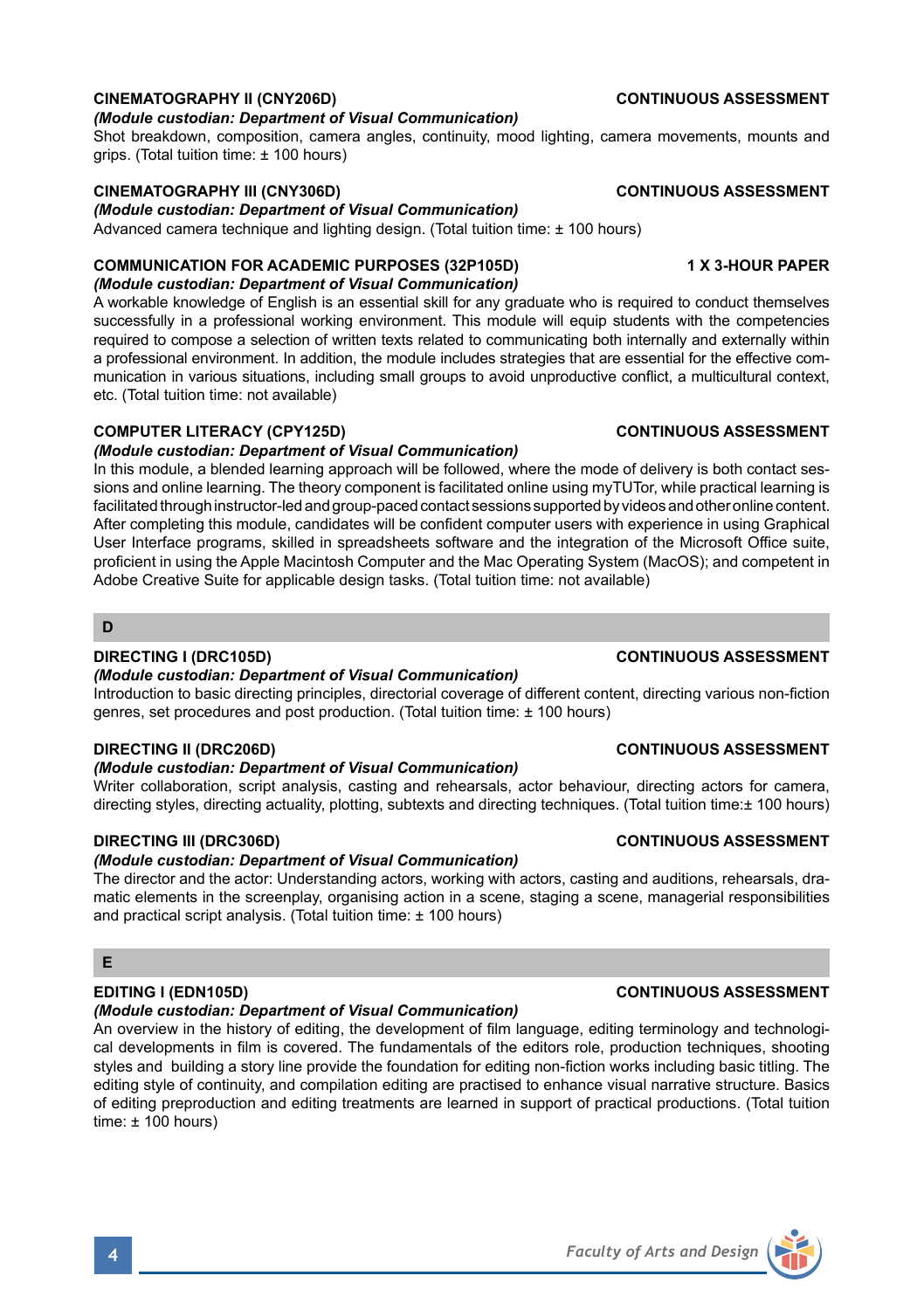#### *(Module custodian: Department of Visual Communication)*

The module explores the editing process and phases of postproduction, editing styles are expanded to include montage theories, visual dynamics, nonlinear variants and new postproduction technologies. Editing previz techniques are covered to include script breakdown and planning for editing genre productions. Audio editing and track laying are covered together with fundamental knowledge in programme delivery. (Total tuition time: ± 100 hours)

### *(Module custodian: Department of Visual Communication)*

Basic emotive editing techniques form the foundation for solving narrative problems and in-depth previsualisation work. Colour correction, colour grading, compositing basics and compression basics are practised to enhance the finishing phase of postproduction practical's. Post-production management and end-use applications are investigated for their effects on production and delivery values. (Total tuition time: ± 100 hours)

### **ENTREPRENEURSHIP I (EMO315D) 1 X 3-HOUR PAPER**

#### *(Module custodian: Department of Visual Communication)*

This module is concerned with the study of the basics of arts-based business principles and the application of entrepreneurial strategies specifically within the creative industries. In introducing these principles to the art student, this module will prepare the student for the world of work as a creative industries individual and novice entrepreneur in the discipline-related field. Arts-based business and ethical entrepreneurial practices are recognised as the foundations for good professional operations in entrepreneurship in the creative industries. (Total tuition time: ± 35 hours)

#### **I**

#### **INFORMATION LITERACY (INL125D) CONTINUOUS ASSESSMENT**

### *(Module custodian: Directorate of Library and Information Services)*

Introduction of information literacy. Development of a search strategy and application of a search string to search engines and academic databases. Evaluation of information sources. Ethical and legal use of information. (Total tuition time: not available)

### **L**

### *(Module custodian: Directorate of Student Development and Support)*

Academic, personal and socio-emotional skills development for students in higher education. Personal and social dimensions address: effective planning and self-management (goal setting and time management); Adjusting to university life (student life, diversity and change); Intra- and interpersonal skills development (conflict management, self-esteem, relationship management); Effective living (healthy living, HIV education, substance abuse); Academic dimension addresses: academic skills for university (e.g. critical thinking, creativity, managing assignments and assessments). (Total tuition time: not available)

# **M**

# **MOTION PICTURE PRODUCING I (MPX105D) CONTINUOUS ASSESSMENT**

# *(Module custodian: Department of Visual Communication)*

The principles of initiating and producing motion picture productions, as well as the production of introductory practical motion picture projects submitted for evaluation, in the form of sequence exercises and short nonfiction productions. (Total tuition time: ± 200 hours)

# **MOTION PICTURE PRODUCING II (MPX206D) CONTINUOUS ASSESSMENT**

# *(Module custodian: Department of Visual Communication)*

The principles of producing motion picture productions, as well as the production of intermediate level practical motion picture projects submitted for evaluation in the form of short promotional productions and short dramatic works of fiction. (Total tuition time: ± 300 hours)

## **LIFE SKILLS (LFS125X) CONTINUOUS ASSESSMENT**

# **EDITING II (EDN206D) CONTINUOUS ASSESSMENT**

# **EDITING III (EDN306D) CONTINUOUS ASSESSMENT**